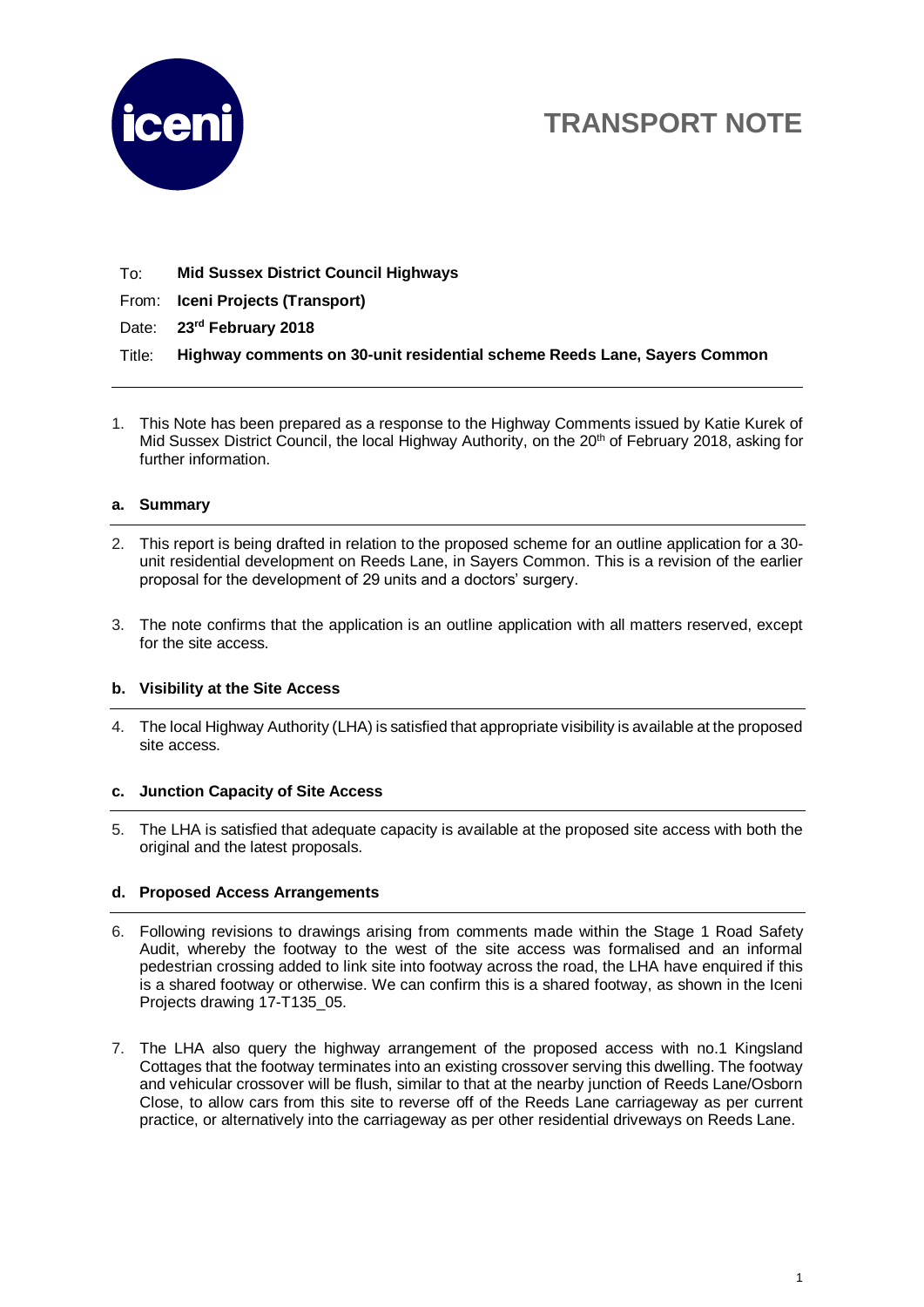

**Plate 1 – Existing Access**



**Plate 2 – Reeds Lane/Osborne Close junction**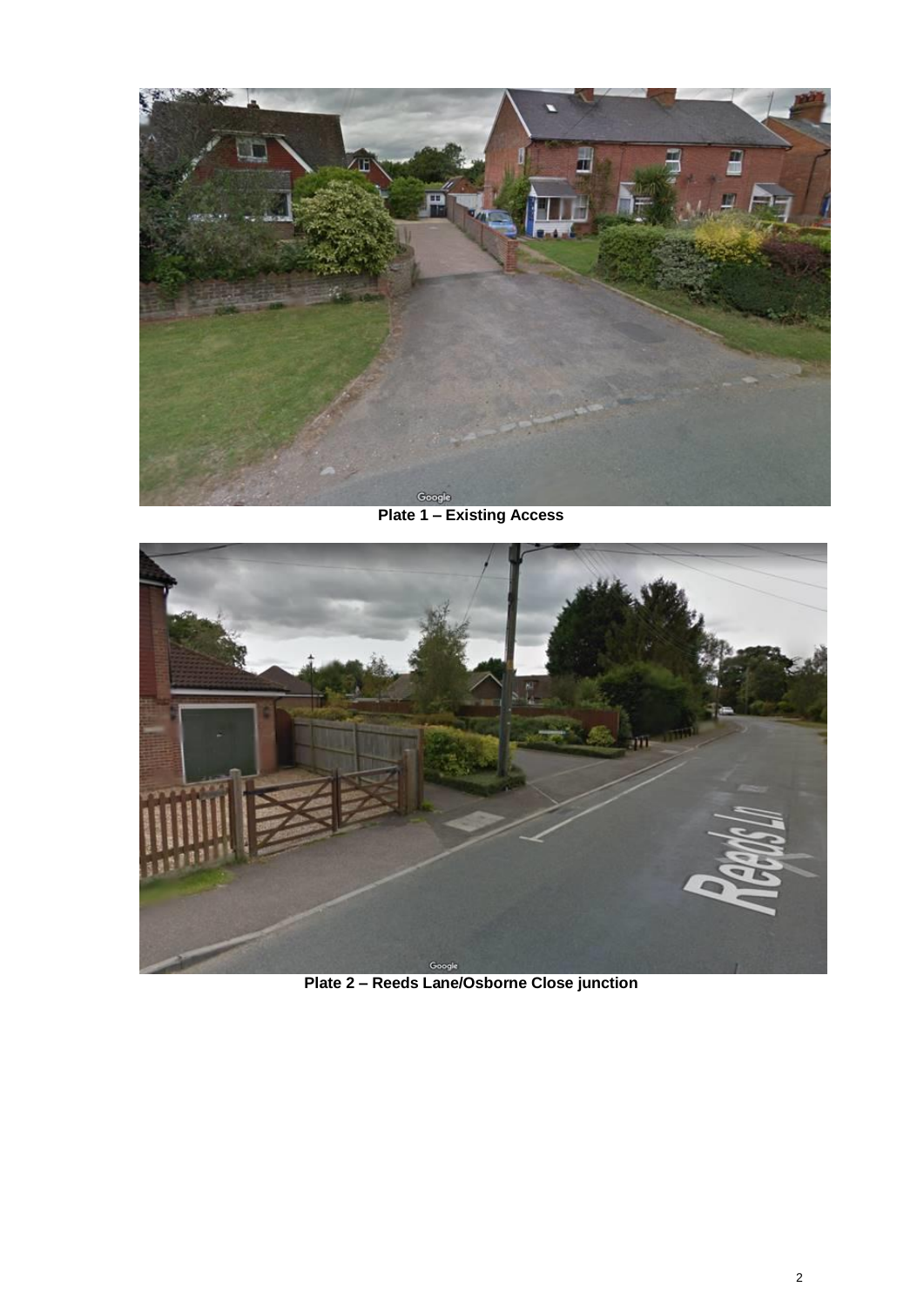

**Plate 3 – Reeds Lane/Osborne Close junction**

8. A Swept Path Analysis of the vehicle manoeuvres for no.1 Kingsland Cottages are shown in Iceni Projects drawing 17-T135\_06 and 07 attached to this note. The reversing manoeuvres in and out of the access are shown as a worst-case scenario.

#### **e. Other Matters**

- 9. The LHA notes that Swept Path Analysis for the site access works suitably. The LHA also notes that Swept Path Analysis within the site still needs to be demonstrated and will be retained within the application as a reserved matter. Iceni Projects agree with this.
- 10. The LHA also note that any off-site works within the public highway will require a Section 278 agreement, and that if any of the internal roads are to be adopted, a Section 38 agreement will be required.

#### **f. Conclusions**

- 11. The LHA conclude their comments that whilst they previously assessed the proposals as acceptable, they wish to see the additional information requested in their letter and provided above.
- 12. It is noted that the proposed 2m footway is a shared footway. It is also shown that the proposed footway will not compromise the ability for entry and exit vehicle manoeuvres associated with no.1 Kingsland Cottages.
- 13. It is therefore concluded that the proposed site access with Reeds Lane will provide a suitable pedestrian link across Reeds Lane, and that a safe vehicular access to the neighbouring unit will not be hindered with the proposed development.

#### **Iceni Projects Ltd**

**February 2018**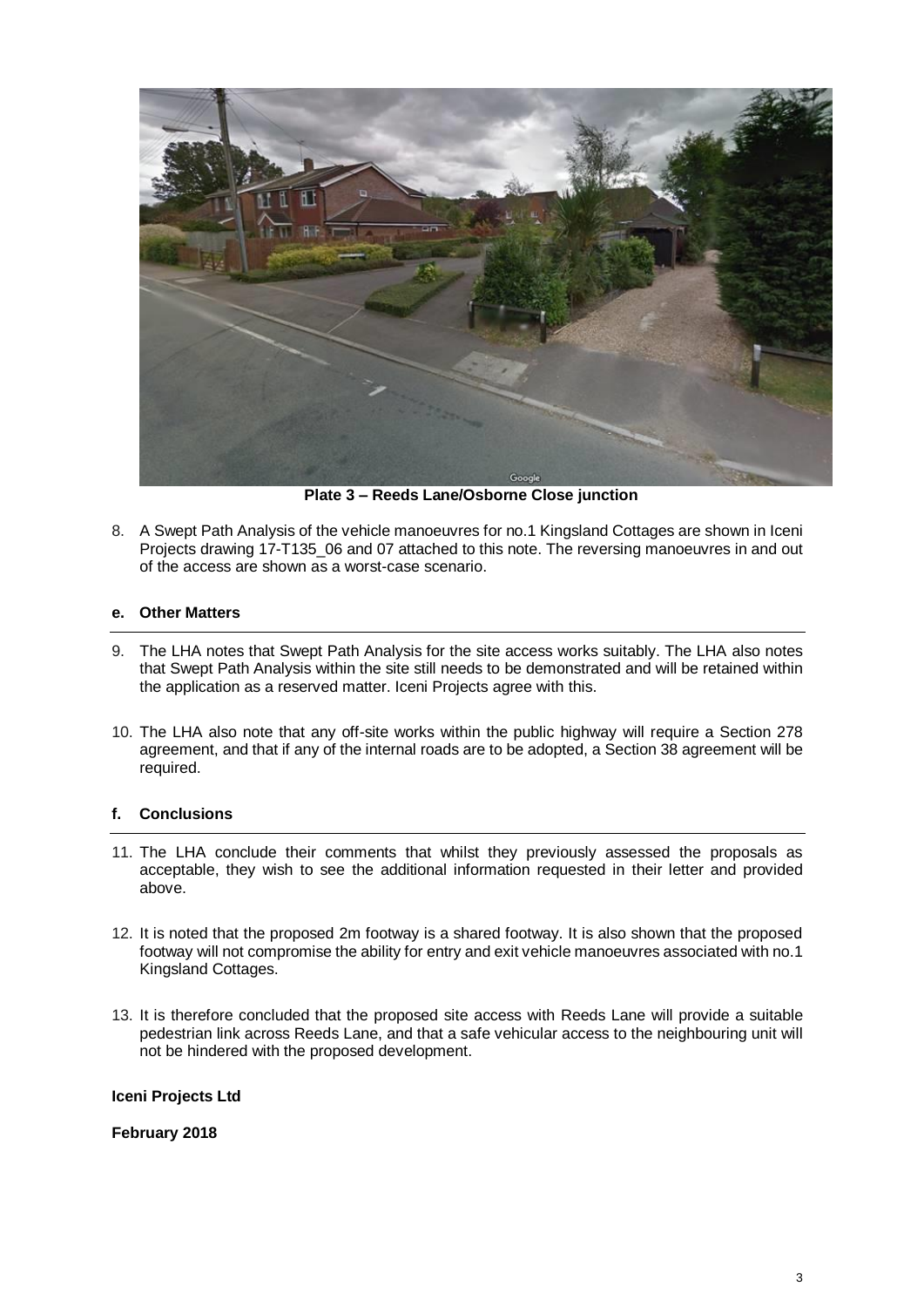

| Drawn By<br>NM | Checked By |             | $JM$ <sup>Approved By</sup> | ME         |
|----------------|------------|-------------|-----------------------------|------------|
|                |            | 08/11/2017  |                             | 09/11/2017 |
| Scale @ A3     |            | Date        |                             |            |
| as shown       |            |             | 09/11/2017                  |            |
| Project No.    |            | Drawing No. |                             | Rev.       |
| 17-T135        |            |             | 05                          | A          |

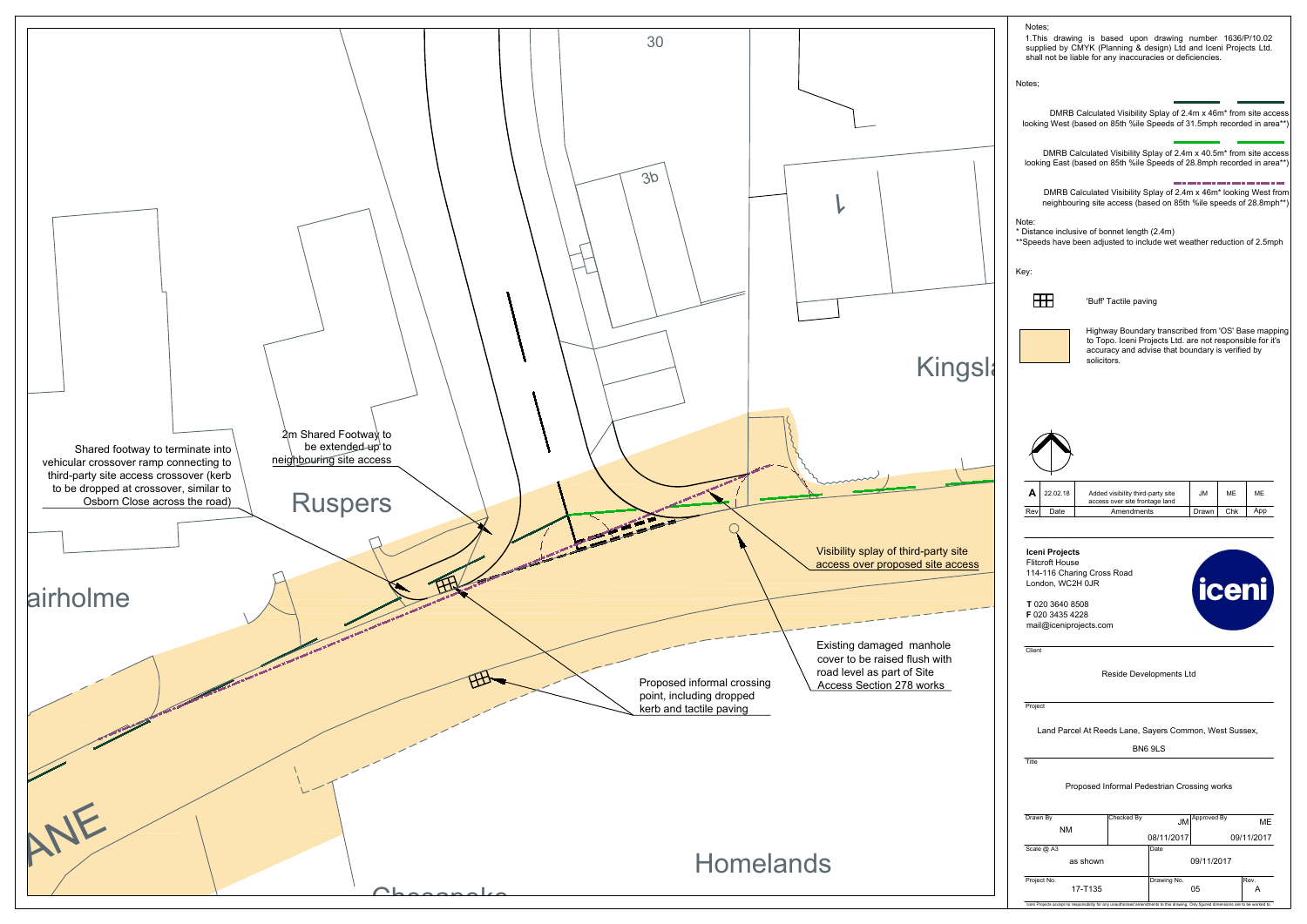

1.This drawing is based upon drawing number 1636/P/10.02 supplied by CMYK (Planning & design) Ltd and Iceni Projects Ltd. shall not be liable for any inaccuracies or deficiencies.

**Iceni Projects** Flitcroft House 114-116 Charing Cross Road London, WC2H 0JR

#### Notes;

Iceni Projects accept no responsibility for any unauthorised amendments to this drawing. Only figured dimensions are to be worked to.

Client

**T** 020 3640 8508 **F** 020 3435 4228 mail@iceniprojects.com

|             |                          |                     | BN6 9LS     |             |           |  |
|-------------|--------------------------|---------------------|-------------|-------------|-----------|--|
| Title       |                          |                     |             |             |           |  |
|             |                          | Swept Path Analysis |             |             |           |  |
|             |                          |                     | (Large Car) |             |           |  |
| Drawn By    |                          | Checked By          | <b>JM</b>   | Approved By | <b>ME</b> |  |
| <b>FA</b>   | 23/02/2018<br>23/02/2018 |                     |             |             |           |  |
| Scale @ A3  |                          |                     | Date        |             |           |  |
|             | 1:250                    |                     | 23/02/2018  |             |           |  |
| Project No. |                          |                     | Drawing No. |             | Rev.      |  |
|             | 17-T135                  |                     | 06.1        |             |           |  |

Reside Developments Ltd

**Project** 

Land Parcel At Reeds Lane, Sayers Common, West Sussex,

Key:



Highway Boundary transcribed from 'OS' Base mapping to Topo. Iceni Projects Ltd. are not responsible for it's accuracy and advise that boundary is verified by solicitors.



Large Car Overall Length<br>Overall Length<br>Overall Body Height<br>Min Body Ground Clearance 1.502m<br>Min Body Ground Clearance 1.700m<br>Lock-to-Cock time 4.00s<br>Curb to Curb Turning Radius 4.200m<br>Curb to Curb Turning Radius 4.200m



**icer** 



Vehicle Profile: